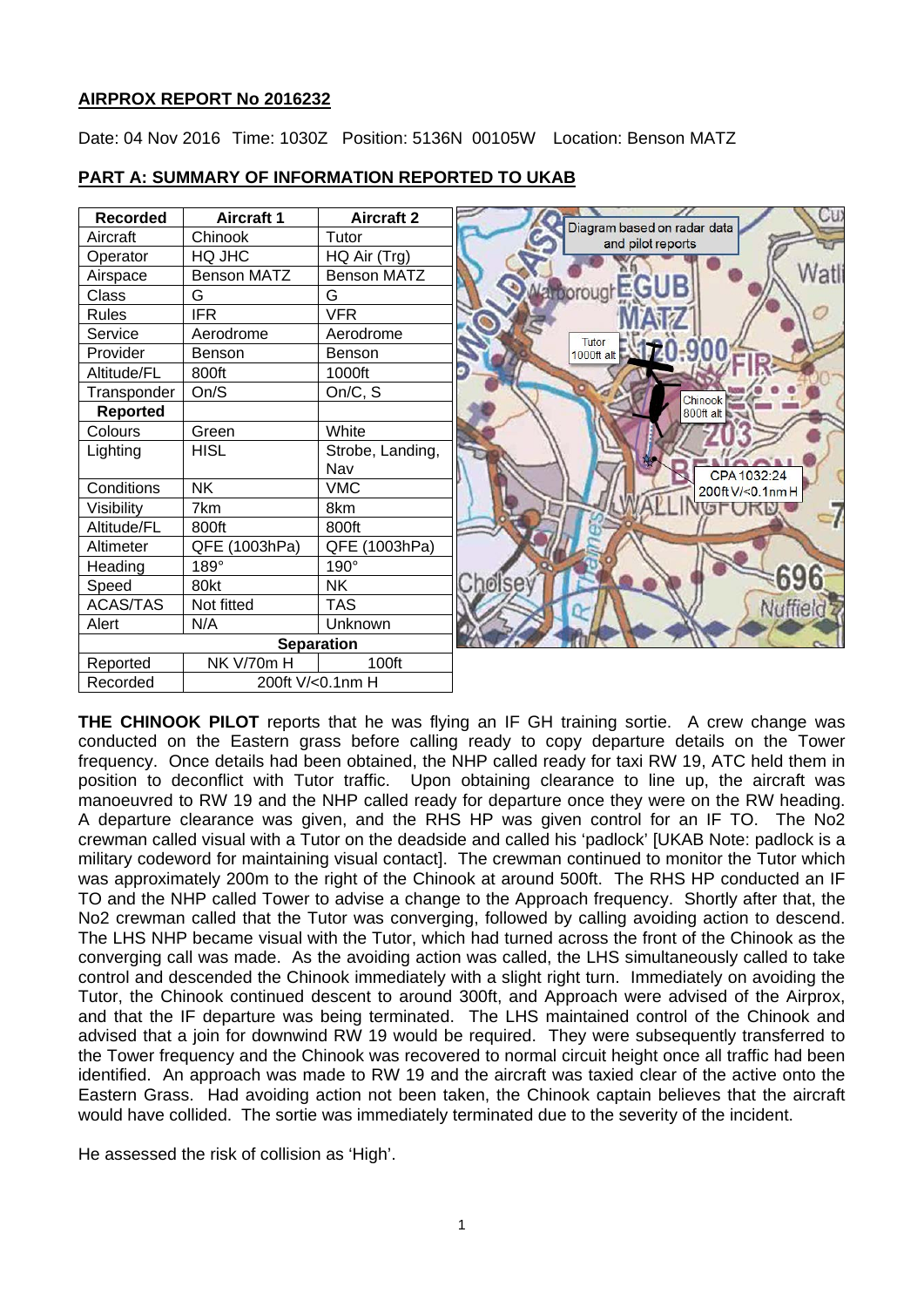**THE TUTOR PILOT** reports that he was flying solo in the circuit and was on his 5th circuit of the sortie. On this circuit he had requested a glide, and was aware of the Chinook on the eastern grass preparing for a SID. As he initiated his descent from 1500ft and called finals for RW 19 he was instructed to go around by ATC. Because he was at approximately 1300ft, he continued to descend to Tutor circuit height (800ft) and positioned to the deadside. As he did this he watched the Chinook hover taxi sideways onto the runway to line up for departure. On coming abeam with the threshold for RW 19 he called deadside. Shortly after this the Chinook pilot called airborne and to Approach, but at this point he had lost visual with the Chinook. He then focused his attention on regaining visual contact with the Chinook. Due to the Chinook being low and on his left-hand side (he was seated on the right-hand side), he had to dip his wing several times before regaining visual with it low in his 7 o'clock. At this point, he was comfortable to turn over the aircraft to rejoin the circuit. After establishing his level left hand turn, he watched the Chinook unexpectedly turn right towards him in his climb and go behind him. He assessed they passed within 150-200' of each other. He heard the subsequent radio call from the Chinook that he was unhappy with the position of the circuit traffic and the mention of an Airprox. After another 2 circuits he completed his sortie. On changing to ground frequency from the busy tower frequency, he passed his callsign and informed ATC of his intention to speak to the Chinook pilot to discuss the Airprox. His TAS was switched off during the sortie due to the busy circuit traffic, but he was comfortable with good SA on the other circuit traffic throughout.

He assessed the risk of collision as 'Low'.

**THE BENSON CONTROLLER** reports that she was instructing a UT ADC controller at the time of the incident. They were working with a ground controller also in position. As ADC they had 5 aircraft on frequency, 4 Tutors and 1 Chinook. The Chinook was on the eastern grass conducting a crew change before his CPT SID departure, when he called for line up he was instructed to hold due to 1 Tutor on final cleared to use the runway, one on a continue and two downwind. The UT prioritised the Chinook for departure and made a decision, when it was safe to do so, to give a clearance for the second Tutor to land. Once the Tutor was on the ground, the Chinook was given a clearance to lineup and the first Tutor downwind was instructed to go around. The Tutor reported deadside just before the Chinook reported ready for departure. The Chinook was given a clearance to take off, immediately after departure he called changing to Approach. At that point the Supervisor, who was in the VCR, pointed out the Chinook and Tutor. The UT noticed that the Chinook had turned downwind and called him on frequency. He reported that he was joining downwind as he had just had an Airprox with another aircraft in the circuit.

She perceived the severity of the incident as 'Low'.

**THE BENSON SUPERVISOR** reports that due to the 'circuit full' light being on, and the ADC controller being under training, he positioned himself in the VCR between ADC and the ground controller. He was aware of the potential confliction but because the Tutor was in the visual circuit and would have known the Chinook had just been cleared for take-off he was not unduly worried. With about 10 seconds to go before the point of confliction, he said loudly that it looked 'very close'; unfortunately, it was too late to make any difference. He got the tower screen and controller under training out of ADC as soon as possible in order to debrief, and subsequently fill in the DASOR whilst it was fresh in their minds. He spoke to the Tutor pilot after he landed; he was visual with the Chinook, believed he was separated enough, and didn't seem overly concerned. He then spoke to the Chinook instructor who believed that had their courses carried on, then a collision would have taken place. The Tutor pilot, like himself, was keen to get air traffic and pilots in the room together to debrief the situation, but following his conversation with the Chinook pilot he thought it best that the safety management process should be followed to allow a full investigation to be completed.

#### **Factual Background**

The weather at Benson was recorded as follows:

SPECI EGUB 041014Z 18006KT 8000 -DZ FEW011 BKN039 09/08 Q1010 BLU TEMPO 7000 SCT010 GRN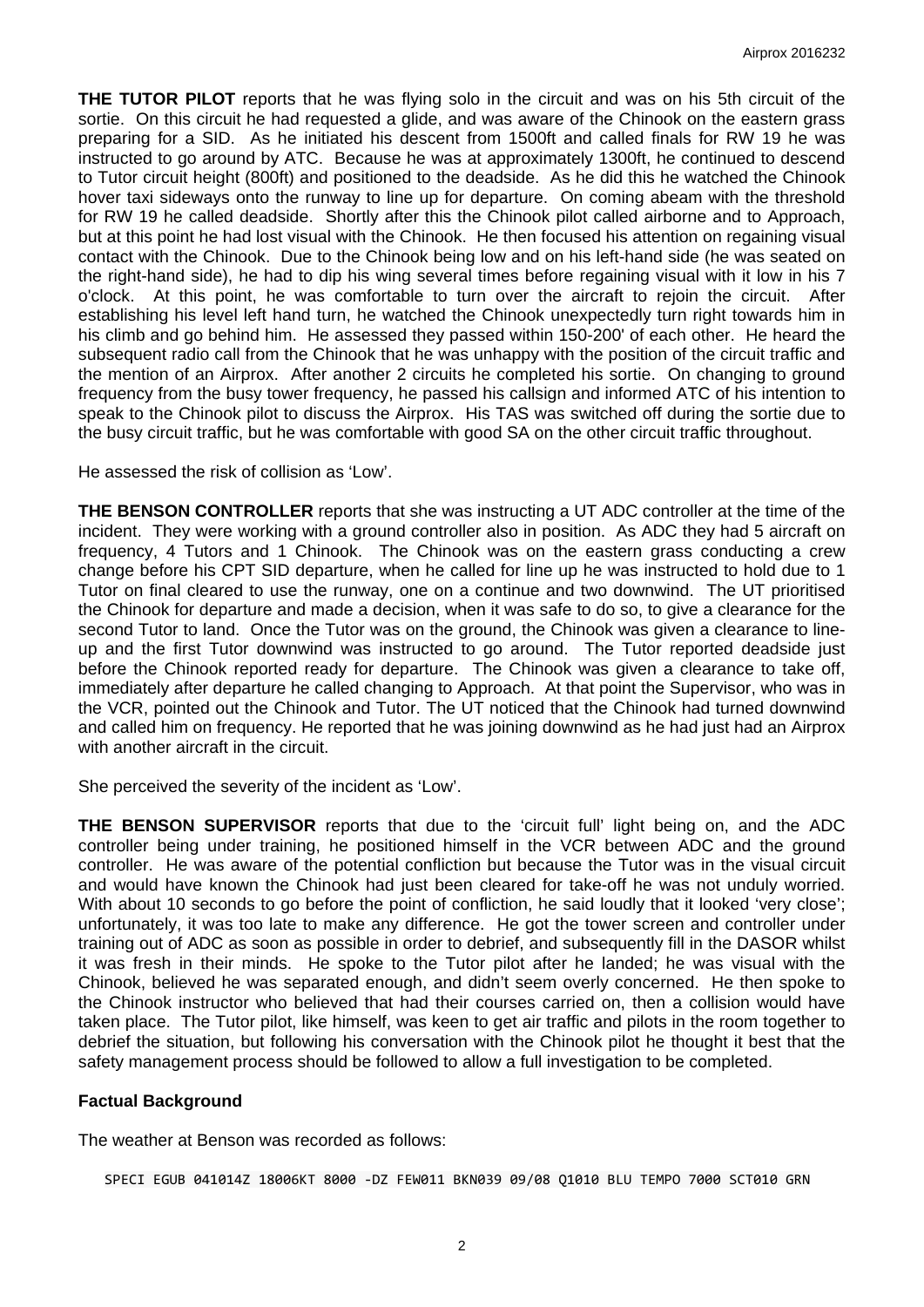# **Analysis and Investigation**

## **Military ATM**

An Airprox occurred on 4 Nov 16 at approximately 1030hrs UTC, at RAF Benson, between a Tutor in the visual circuit and a Chinook conducting an instrument departure. The Tutor was receiving an Aerodrome Service from Benson Tower and the Chinook was changing frequency from Benson Tower to Benson Approach.

Portions of tape transcripts between Benson TWR, the Tutor and the Chinook are below:

| From                       | To                         | <b>Speech Transcription</b>                                              | <b>Time</b> |
|----------------------------|----------------------------|--------------------------------------------------------------------------|-------------|
| <b>[CHINOOK</b>            | Tower                      | [Chinook C/S] ready for taxy to runway one nine.                         | 10:29:04    |
| $C/S$ ]                    |                            |                                                                          |             |
| Tower                      | <b>[CHINOOK</b><br>$C/S$ ] | [Chinook C/S] Benson tower hold.                                         | 10:29:09    |
| [CHINOOK<br>$C/S$ ]        | Tower                      | Hold [Chinook C/S].                                                      | 10:29:11    |
| [TUTOR<br>C/S]             | Tower                      | [Tutor C/S] downwind for glide touch and go.                             | 10:29:24    |
| Tower                      | [Tutor#2<br>$C/S$ ]        | [Tutor#2 C/S] cleared to land one on.                                    | 10:29:30    |
| [Tutor#2<br>$C/S$ ]        | Tower                      | Land [Tutor#2 C/S]                                                       | 10:29:31    |
| <b>ITUTOR</b><br>$C/S$ ]   | Tower                      | [Tutor C/S] downwind glide touch and go.                                 | 10:29:42    |
| <b>ITUTOR</b><br>C/S]      | Tower                      | [Tutor C/S] one ahead surface wind one eight zero, zero six knots.       | 10:29:44    |
| [TUTOR#3<br>$C/S$ ]        | Tower                      | [Tutor#3 C/S] ready for departure.                                       | 10:29:47    |
| Tower                      | [TUTOR#3<br>$C/S$ ]        | [Tutor#3 C/S] Benson tower hold                                          | 10:29:50    |
| [TUTOR#3<br>$C/S$ ]        | Tower                      | Hold [Tutor#3 C/S].                                                      | 10:29:52    |
| [TUTOR#4<br>C/S]           | Tower                      | [Tutor#4 C/S] downwind to initial.                                       | 10:29:56    |
| Tower                      | [TUTOR#4<br>$C/S$ ]        | [Tutor#4 C/S].                                                           | 10:29:58    |
| [TUTOR<br>$C/S$ ]          | Tower                      | [Tutor C/S] finals.                                                      | 10:30:10    |
| Tower                      | [TUTOR<br>$C/S$ ]          | [Tutor C/S] go around.                                                   | 10:30:15    |
| [TUTOR<br>C/S]             | [TUTOR<br>$C/S$ ]          | Go around [Tutor C/S].                                                   | 10:30:19    |
| Tower                      | [CHINOOK<br>$C/S$ ]        | [Chinook C/S] line up Yankee runway one nine report ready for departure. | 10:30:20    |
| Tower                      | <b>[CHINOOK</b><br>C/S     | [Chinook C/S] line up x-ray runway one nine report ready for departure.  | 10:30:30    |
| <b>[CHINOOK</b><br>$C/S$ ] | Tower                      | [Chinook C/S] taxy, wilco.                                               | 10:30:32    |
| [Tutor#2<br>C/S]           | Tower                      | [Tutor#2 C/S] vacated to ground.                                         | 10:30:36    |
| Tower                      | [Tutor#2<br>$C/S$ ]        | [Tutor#2 C/S]                                                            | 10:30:38    |
| [TUTOR<br>$C/S$ ]          | Tower                      | [Tutor C/S] dead side.                                                   | 10:30:58    |
| [CHINOOK<br>$C/S$ ]        | Tower                      | [Chinook C/S] is ready for departure.                                    | 10:31:03    |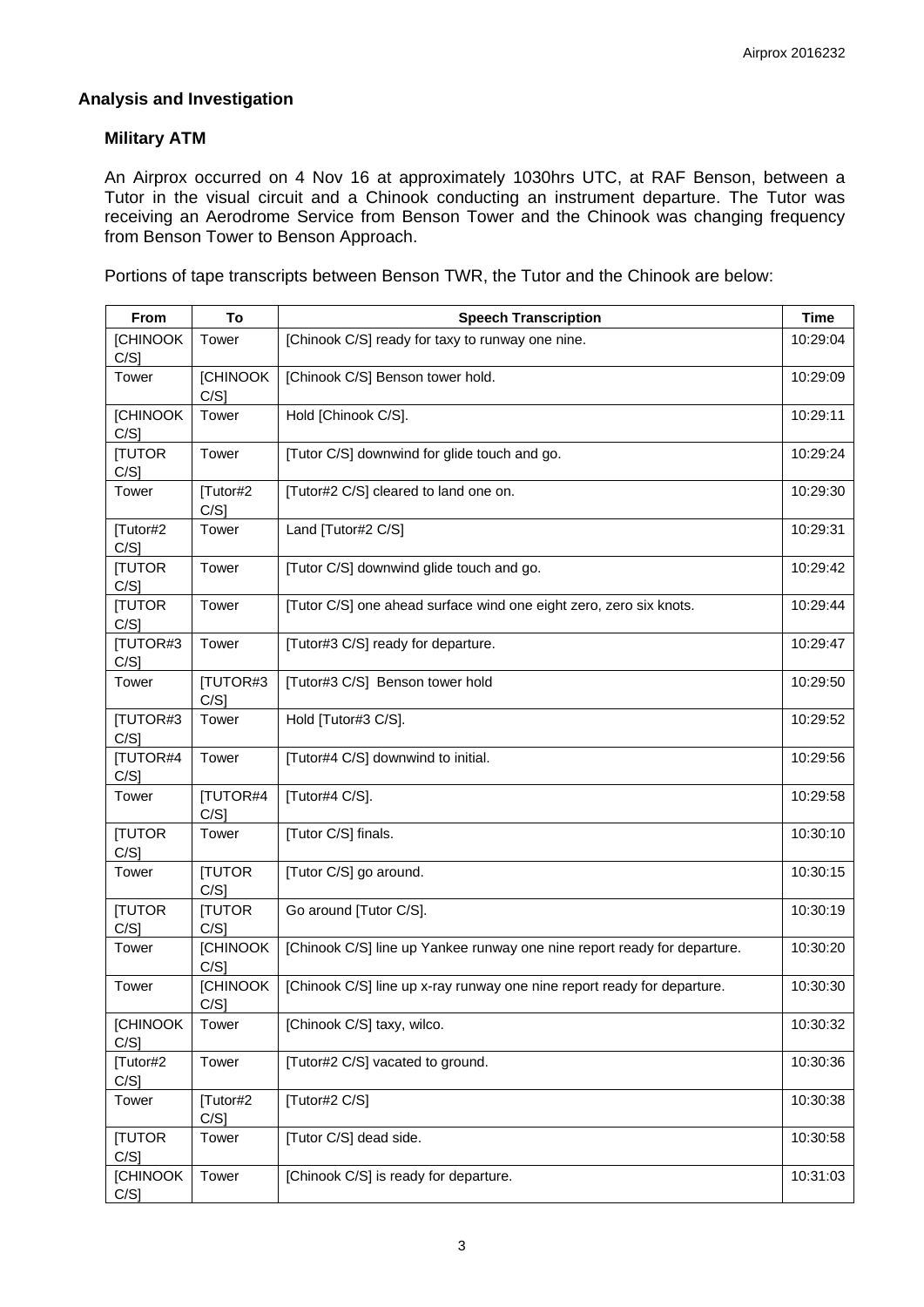| From                       | To                         | <b>Speech Transcription</b>                                                                                                                                                                                    | <b>Time</b> |
|----------------------------|----------------------------|----------------------------------------------------------------------------------------------------------------------------------------------------------------------------------------------------------------|-------------|
| Tower                      | <b>[CHINOOK</b><br>C/S1    | [Chinook C/S] clear for take-off surface wind one eight zero, zero six knots.                                                                                                                                  | 10:31:06    |
| <b>[CHINOOK</b><br>C/S]    | Tower                      | Clear for take-off [Chinook C/S].                                                                                                                                                                              | 10:31:08    |
| Tower                      | [TUTOR#3<br>C/S1           | [Tutor#3 C/S], line up.                                                                                                                                                                                        | 10:31:11    |
| <b>[TUTOR#3</b><br>$C/S$ ] | Tower                      | Line up, [Tutor#3 C/S].                                                                                                                                                                                        | 10:31:13    |
| 2                          | Tower                      | ??? Instrument traffic.                                                                                                                                                                                        | 10:31:16    |
| Tower                      | 2                          | ??? Benson Tower, say again.                                                                                                                                                                                   | 10:31:18    |
| ?                          | Tower                      | The instrument traffic.                                                                                                                                                                                        | 10:31:20    |
| Tower                      | ?                          | ??? Instrument traffic, traffic.                                                                                                                                                                               | 10:31:23    |
| <b>[CHINOOK</b><br>$C/S$ ] | Tower                      | [Chinook C/S] is airborne, stud 3.                                                                                                                                                                             | 10:31:34    |
| Tower                      | <b>[CHINOOK</b><br>$C/S$ ] | [CHINOOK C/S]                                                                                                                                                                                                  | 10:31:36    |
| Tower                      | [TUTOR#3<br>C/S]           | [Tutor#3 C/S] cleared for take-off surface wind one eight zero, zero six knots,<br>caution rotor downwash.                                                                                                     | 10:31:55    |
| [TUTOR#3<br>$C/S$ ]        | Tower                      | Cleared for take-off, [Tutor#3 C/S]                                                                                                                                                                            | 10:32:02    |
| Tower                      | <b>[CHINOOK</b><br>$C/S$ ] | [Chinook C/S] Benson Tower are you still on this frequency?                                                                                                                                                    | 10:32:35    |
| <b>[CHINOOK</b><br>$C/S$ ] | Tower                      | [Chinook C/S] joining downwind for runway one nine, errr, not a hundred per<br>cent sure of all the circuit traffic at the moment, just had an Airprox with one on<br>departure.                               | 10:32:37    |
| Tower                      | <b>[CHINOOK</b><br>$C/S$ ] | [Chinook C/S] roger join runway one nine, QFE one zero zero three, two in.                                                                                                                                     | 10:32:48    |
| <b>[CHINOOK</b><br>$C/S$ ] | Tower                      | Join and visual with one downwind, err, [CHINOOK C/S], just currently<br>climbing to one thousand feet coming around the edge of Ewelme, could you<br>just tell me the location of the circuit traffic please? | 10:32:57    |
| Tower                      | <b>[CHINOOK</b><br>$C/S$ ] | [CHINOOK C/S], one downwind one joining via initials.                                                                                                                                                          | 10:33:09    |
| <b>[CHINOOK</b><br>$C/S$ ] | Tower                      | [CHINOOK C/S], visual.                                                                                                                                                                                         | 10:33:14    |
| Tower                      | [CHINOOK<br>$C/S$ ]        | [CHINOOK C/S], one upwind.                                                                                                                                                                                     | 10:33:16    |
| <b>[CHINOOK</b><br>$C/S$ ] | Tower                      | [Chinook C/S] visual with the one up wind I will be turning finals behind him.                                                                                                                                 | 10:33:21    |

# Portions of the tape transcripts between the Benson App Controller and the Chinook are below:

| <b>From</b>     | To              | <b>Speech Transcription</b>                                                       | Time     |
|-----------------|-----------------|-----------------------------------------------------------------------------------|----------|
| <b>ICHINOOK</b> | Approach        | Benson approach [Chinook C/S] on climb out following the Compton SID              | 10:31:40 |
| C/S1            |                 | passing, err approaching four hundred feet on one zero zero three. Requesting     |          |
|                 |                 | traffic service.                                                                  |          |
| Approach        | <b>ICHINOOK</b> | [Chinook C/S] Benson approach identified traffic service Benson QNH one           | 10:31:58 |
|                 | C/S1            | zero one zero, traffic right correction twelve o'clock half a mile crossing right |          |
|                 |                 | left indicating one hundred feet above.                                           |          |
| Approach        | <b>[CHINOOK</b> | That's believed to be circuit traffic.                                            | 10:31:13 |
|                 | C/S1            |                                                                                   |          |
| <b>[CHINOOK</b> | Approach        | [Chinook C/S] now visual in the circuit and we will be reporting an Airprox       | 10:32:16 |
| C/S1            |                 | about that err on that aircraft joining behind downwind for runway one nine.      |          |
| Tower           | <b>ICHINOOK</b> | [Chinook C/S] roger continue with tower stud two.                                 | 10:32:27 |
|                 | C/S1            |                                                                                   |          |
| <b>ICHINOOK</b> | Tower           | Tower stud two [CHINOOK C/S].                                                     | 10:32:29 |
| C/S1            |                 |                                                                                   |          |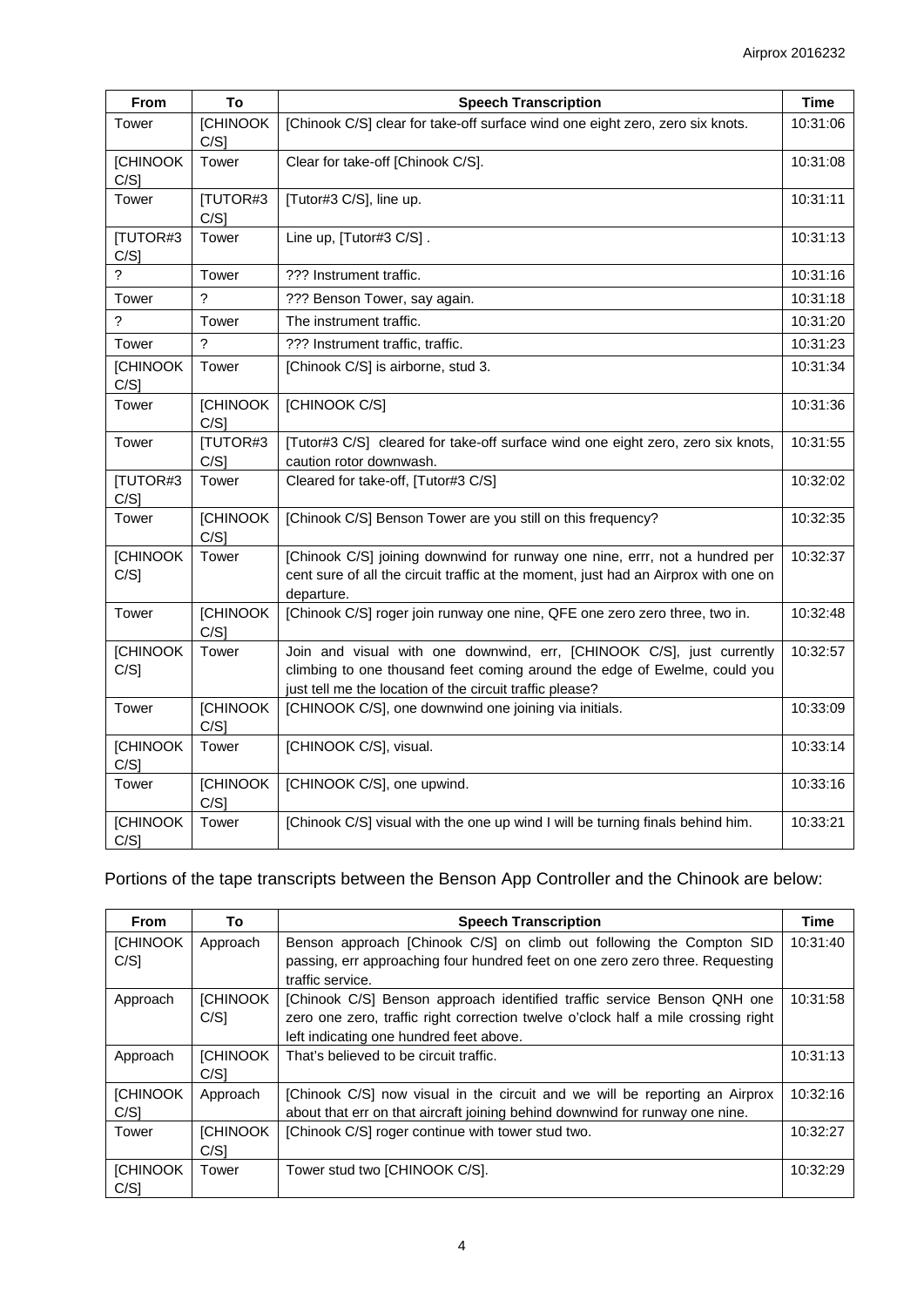At 10:31:06 (Figure 1), the Chinook was cleared for take-off with the Tutor going around to deadside.



Figure 1: Geometry at 10:31:06 Figure 2: Geometry at 10:31.36



At 10:31:36 (Figure 2), the Chinook was airborne and transferred from Benson Tower to Benson Approach while the Tutor was mid-point dead side.

At 10:31:40, the Chinook pilot checks in with Benson Approach while climbing through 400ft QFE, requesting a Traffic Service. The Benson Approach controller passed TI on the Tutor, which was then in the Chinook's 12 o'clock, half a mile, crossing right to left, indicating 100ft above. The Chinook pilot reported visual with the Tutor and said that they would join behind, downwind, due to the Airprox. The Chinook was first visible on the radar replay at 10:32:23 (Figure 3).



(Tutor SSR 7010; Chinook SSR 3610) (Tutor SSR 7010; Chinook not seen)

Figure 3: Geometry at 10:32:23 Figure 4: Geometry at 10:32:37

At 10:32:37 (Figure 4), the Chinook changed back to Benson Tower frequency and reported joining downwind to land. They stated that they were not certain of the position of all circuit traffic and that they had just had an Airprox.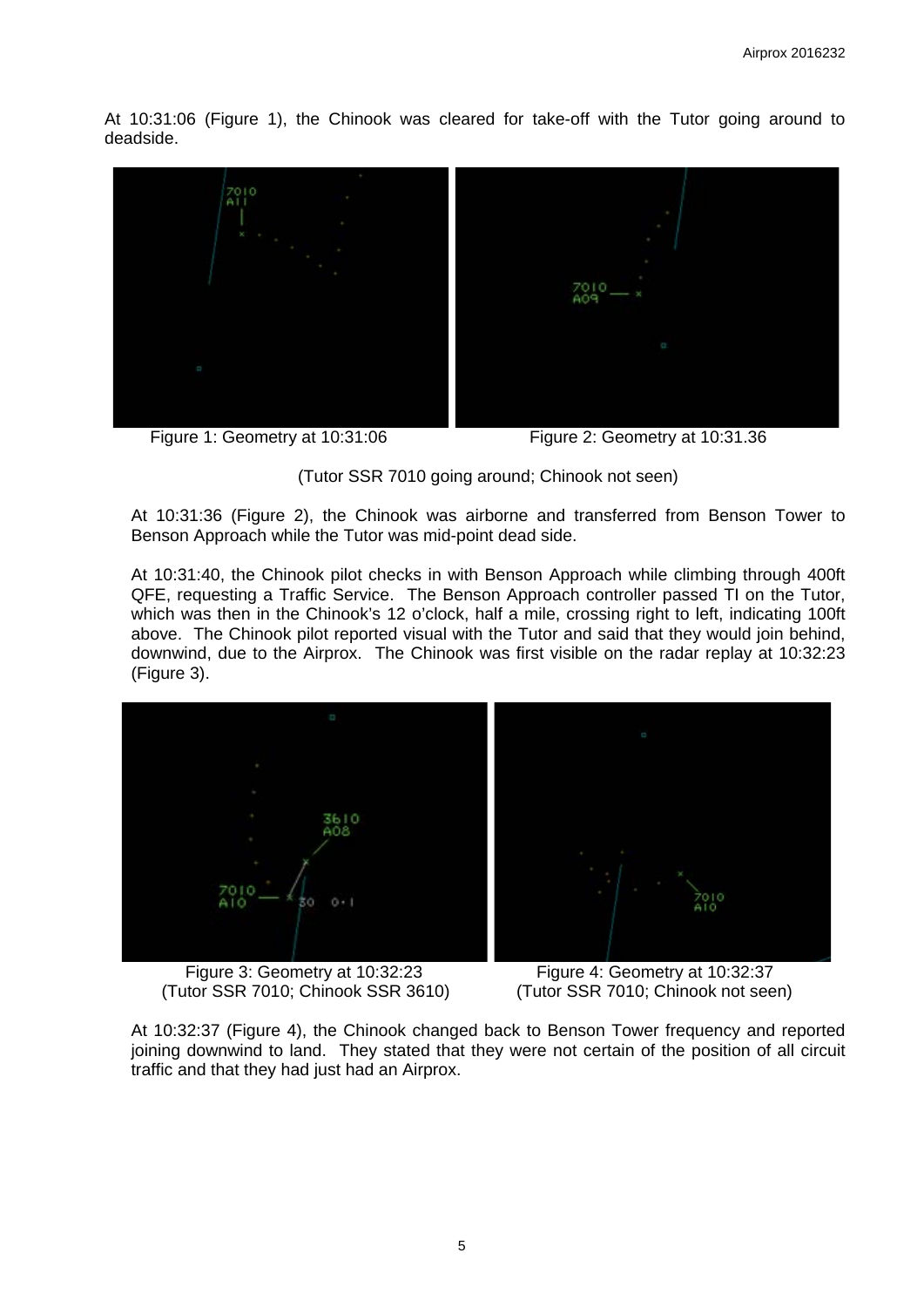At 10:33:27 (Figure 5), the Chinook became visible once again on the radar replay while positioning downwind to land.



Figure 5: Geometry at 10:33:27 (Tutor SSR 7010; Chinook SSR 3610)

The Chinook had conducted a crew change on the Eastern grass prior to an instrument departure. Once ready to line up, the aircraft was initially held as a Tutor had been cleared to use the runway. Once a take-off clearance was given, the Chinook lined up on the runway and a crewman called visual with a Tutor dead side, which he perceived to be approx. 200m to the right and at 500ft. As the handling pilot conducted the simulated IF departure, the nonhandling pilot advised the Tower controller of their frequency change to Benson Approach. The crewman provided updated TI that the Tutor was now converging, followed by a call for avoiding action. The non-handling pilot became visual with the Tutor crossing right to left, took control and initiated an avoiding action turn and descent.

The Tutor was operating in the visual circuit and was on his  $5<sup>th</sup>$  circuit, a glide circuit at 1500ft QFE (standard Tutor circuit height 800ft QFE). The pilot was aware of a Chinook on the Eastern grass and had heard an instrument departure clearance passed by the Tower controller. The Tutor was instructed to go around and began a descent to standard circuit height. When the Tutor pilot called dead side, he was visual with the Chinook on the runway, but as he proceeded dead side he lost visual contact with the Chinook, who was airborne and changing to Benson Approach. The Tutor pilot dipped his wing repeatedly to regain visual contact and, once visual, elected to turn left to position downwind.

The Benson Tower controller was under training, with a Ground controller in situ and with 4 Tutors and one Chinook on frequency. When the Chinook called ready for departure, there was one Tutor cleared to land, another on a continue, and 2 more downwind. The Tower controller made a plan to allow the Chinook to depart after the Tutor on a continue had landed, therefore instructed the first Tutor downwind to go around. Said Tutor called deadside, abeam the RW 19 threshold, as the Chinook was cleared for take-off and then immediately changed frequency to Benson Approach. When the Supervisor voiced concern over the proximity of the Tutor and the Chinook, the Tower controller transmitted to ask if the Chinook was still on frequency, to which he received an affirmative response that the Chinook was joining downwind for recovery due to the Airprox.

Due to the Tower controller being a UT and the visual circuit being full, the Benson Supervisor was present in the Visual Control Room (VCR). He was aware of the potential for confliction but was not overly concerned as the Tutor had been in the visual circuit and able to hear all transmissions between the Chinook and the Tower controller to gain Situation Awareness (SA) and deconflict. As the 2 aircraft grew closer, he became more concerned about their proximity; however, he was unable to offer any intervention by that time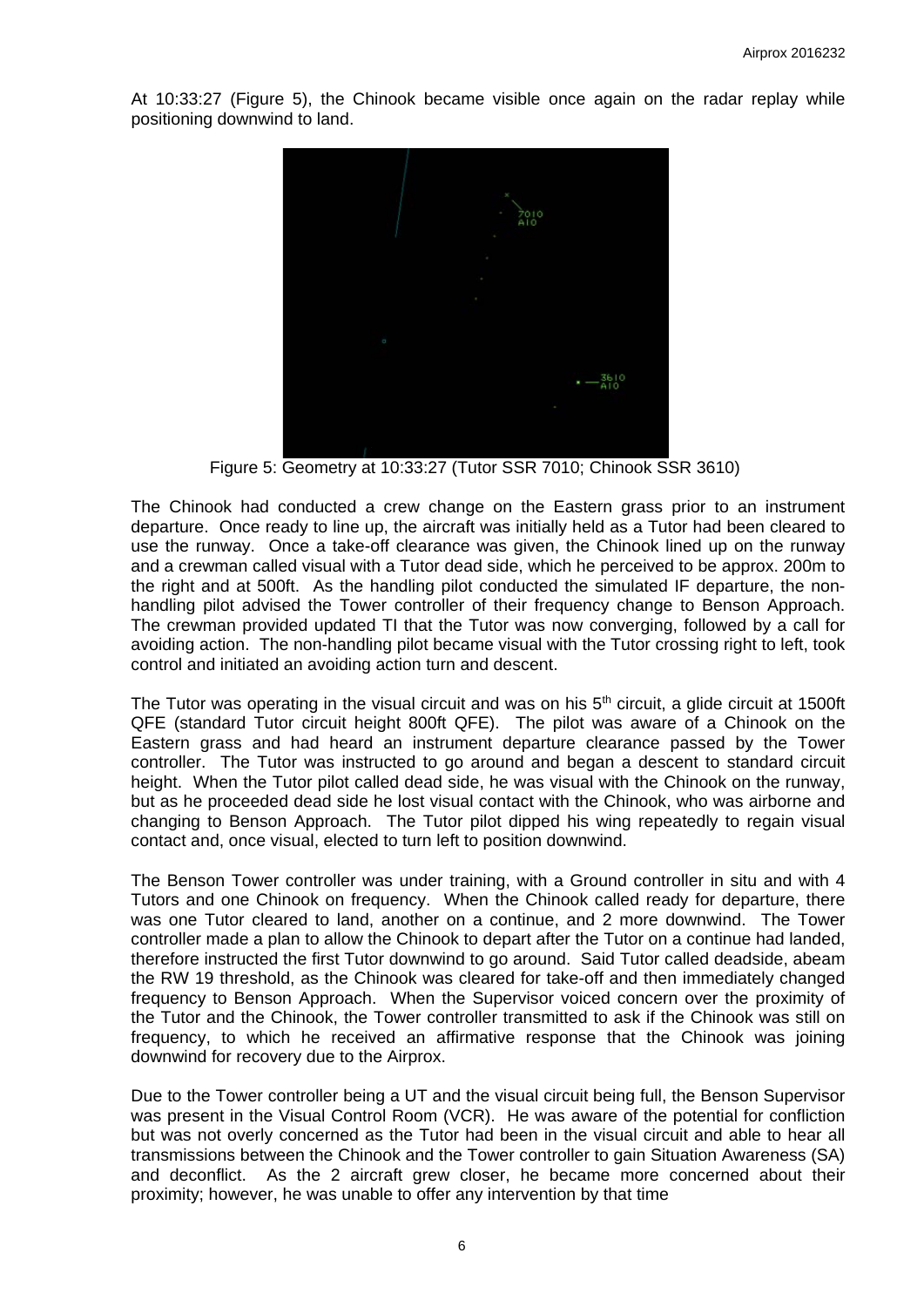The Benson Approach controller identified and agreed a TS with the departing Chinook and immediately passed TI on the Tutor traffic in its 12 o'clock, half a mile, crossing right to left, indicating 100ft above. The Chinook reported visual and stated that they would now be joining behind the Tutor, downwind, due to the Airprox.

A local investigation determined that the crews involved in the Airprox had differing perceptions of the hazard posed. The Tutor pilot had been operating in a busy visual circuit for some time and was content with the separation achieved from the Chinook whereas the Chinook crew, who were conducting simulated IF training, felt that, although visual with the Tutor, they were unexpectedly confronted with an aircraft cutting across their path at close range. It was not established what the Chinook crew's expectations of the Tutor were.

At the time of issuing the take-off clearance, the Benson Tower controller and Supervisor did not believe that there was a hazard because the transmissions relating to the go around and the departure could be heard by both aircraft, which should enable all aircraft to develop good SA and maintain visual contact with other aircraft in the visual circuit. This is a reasonable expectation and there is no requirement for the Tower controller to ensure that a departing aircraft is visual with circuit traffic.

Although in this incident both aircraft were visual with each other, Benson ATC have been tasked with reviewing the procedures for releasing IFR departures when there are aircraft in the visual circuit, paying particular attention to traffic dead side and to the point of departure utilised. This review is ongoing.

## **UKAB Secretariat**

The Chinook and Tutor pilots shared an equal responsibility for collision avoidance and not to operate in such proximity to other aircraft as to create a collision hazard<sup>[1](#page-6-0)</sup>. An aircraft operated on or in the vicinity of an aerodrome shall conform with or avoid the pattern of traffic formed by other aircraft in operation[2](#page-6-1).

#### **Comments**

#### **HQ Air Command**

This Airprox was the subject of a local investigation which uncovered some lessons for all sides. Chinook flying from RAF Benson is still relatively new and this change to the station's operations brings together two types (Chinook & Tutor) for the first time. Prior to flying at RAF Benson, student Chinook crewmen would quite likely have only flown at RAF Shawbury and possibly RAF Odiham, both of which have very little exposure to fixed-wing platforms. During the local investigation, it became apparent that junior crewmen in particular may not be familiar with fixedwing circuit procedures and radio calls, such as 'dead-side'. The crewman in this case clearly called that he was visual with the Tutor and gave the key phrases "clear above and behind" and "my padlock" (he/she will keep eyes on the other aircraft); however, it appears that the Tutor manoeuvre to re-join the live side of the circuit caught him/her by surprise. RAF Benson have now raised an action to ensure that all crews (including crewmen) arriving at RAF Benson from another unit will receive a compulsory brief on the circuit procedures at RAF Benson with extra emphasis on fixed- and rotary-wing interaction, there will also be efforts to provide fixed-wing air experience flights to all new aircrew (especially rear-crew) to demonstrate their circuit profile and the Tutor field of view. The local investigation also noted that the Chinook, having considerably more power available, has a different Instrument Flying departure profile (with a very high rate of climb). Tutor crews have become accustomed to sharing the circuit with Puma and Merlin platforms, who share similar flight profile, when launching on an instrument departure, and could be taken by surprise by the rate of climb and separation from Chinooks. This Airprox report will

 $\overline{a}$ 

<span id="page-6-0"></span><sup>1</sup> SERA.3205 Proximity.

<span id="page-6-1"></span><sup>2</sup> SERA.3225 Operation on and in the Vicinity of an Aerodrome.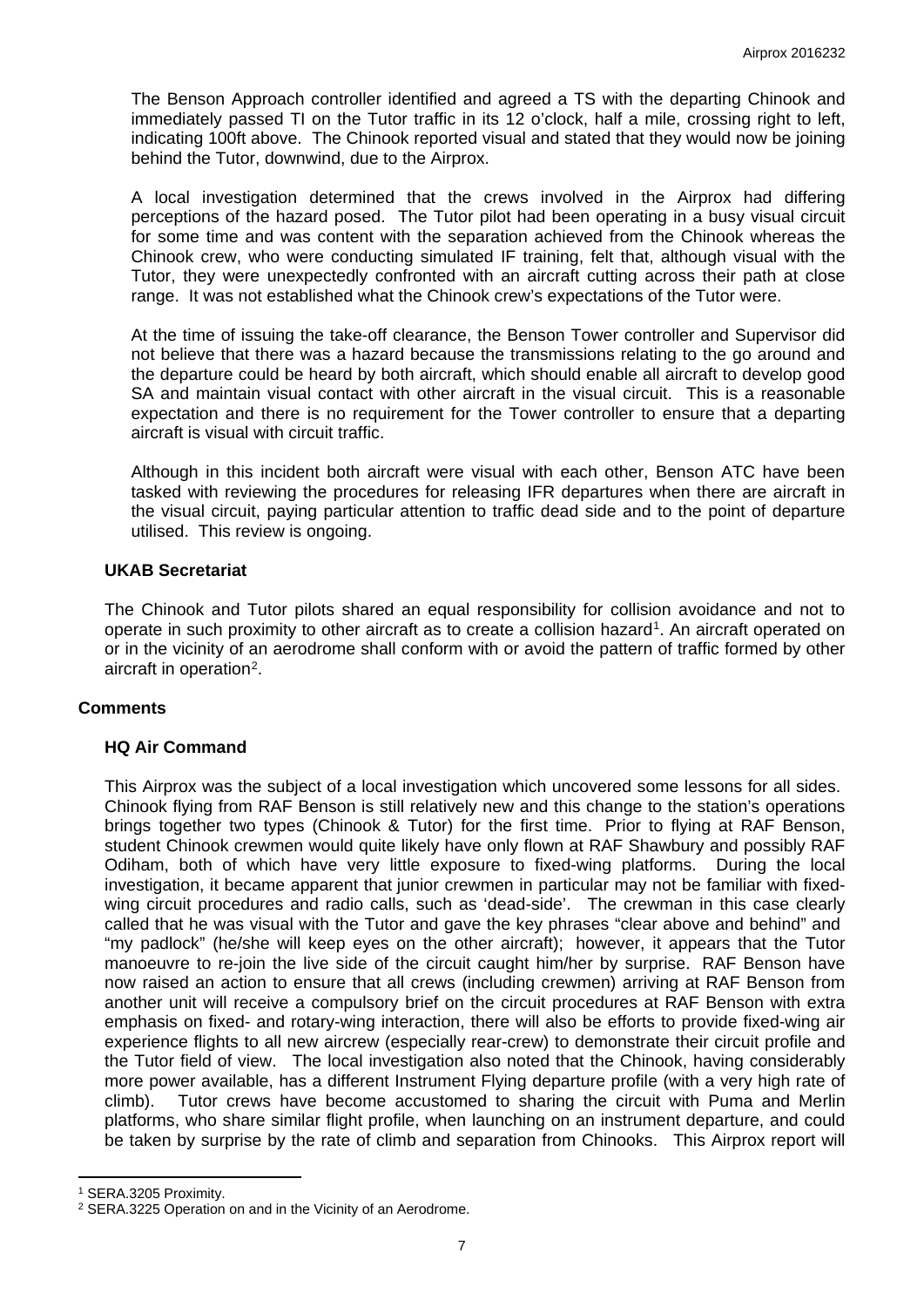be used as a case study for crews at RAF Benson and will also be sent to the RAF Shawbury Air Safety team to be considered for use as during initial rotary wing training. The incident took place in the visual circuit and the barrier of 'see and avoid' is expected to take primacy, it is clear that there were different perceptions of the severity of the incident.

## **JHC**

Although the UKAB Secretariat comments regarding the Chinook and Tutor pilots sharing an equal responsibility for collision avoidance are supported, it is apparent that there was little more that the Tutor pilot could have done to avoid this conflict; this is not the case for the Chinook crew. Rotary Wing pilots are taught at an early stage of training to ensure that their departure path will be clear of conflicts despite having a departure clearance from ATC – at DHFS Squirrel pilots are taught to conduct a spot turn to clear the area above and behind the aircraft following receipt of an ATC departure clearance before transitioning. On graduating to multi-crew aircraft, the Captain/Handling Pilot learns to rely on the crewman's lookout rather than conducting spot turns. If the Captain/Handling Pilot receives a "clear above and behind" from the crewman then they can be confident in transitioning to forward flight. If anything other than a "clear above and behind" is heard then the Captain/Handling Pilot should ensure they have full situational awareness of other aircraft flight paths before transitioning at an appropriate point to fit in to the flow of traffic. In this Airprox the Chinook crew transitioned into conflict with the Tutor, who continued to fly the standard pattern whilst trying to maintain visual with the Chinook almost directly below him.

The review being conducted by RAF Benson ATC in to their procedures for releasing IFR departures when there are aircraft in the visual circuit is welcomed, as in this case it may have been prudent to delay the departure clearance slightly until the Tutor was ahead of the Chinook and visual to the pilots (or perhaps to have issued a conditional clearance). Ultimately, the Chinook crew should not have transitioned into conflict, despite having a departure clearance from ATC.

#### **Summary**

An Airprox was reported when a Chinook and a Tutor flew into proximity at 1030 on Friday  $4<sup>th</sup>$ November 2016. Both pilots were operating under VFR in VMC, the Chinook pilot in receipt of an Aerodrome Service from Benson Tower and a Traffic Service from Benson Approach, and the Tutor pilot in receipt of an Aerodrome Service from Benson Tower.

#### **PART B: SUMMARY OF THE BOARD'S DISCUSSIONS**

Information available consisted of reports from the pilots of both aircraft, transcripts of the relevant RT frequencies, radar photographs/video recordings, reports from the air traffic controllers involved and reports from the appropriate ATC and operating authorities.

The Board began their discussion with a military member summarising the RAF Benson review of the incident prior to the Board meeting. He said that the Chinook had only recently started operating at Benson as a permanent asset, and went on to explain that although the airfield has seen a mixture of helicopter and light aircraft operations in the past, the difference between the Puma and the Chinook is sometimes not necessarily appreciated - especially the ability of the Chinook to climb faster than the Puma. He opined that this may have been a factor in the Chinook and Tutor being in closer proximity than the Tutor pilot planned as he turned, and therefore the Chinook pilot being startled by the Tutor turning across his flight path. He also commented on rear-crew understanding of visual circuits; when they are under basic training they don't experience fixed-wing circuits and therefore the actions of the Tutor pilot may have been unexpected during what are normal fixed-wing operations. Being perhaps surprised when the Tutor pilot turned across the departing Chinook, this lack of experience exacerbated the situation because the rear crewman was the only crew member visual with the Tutor.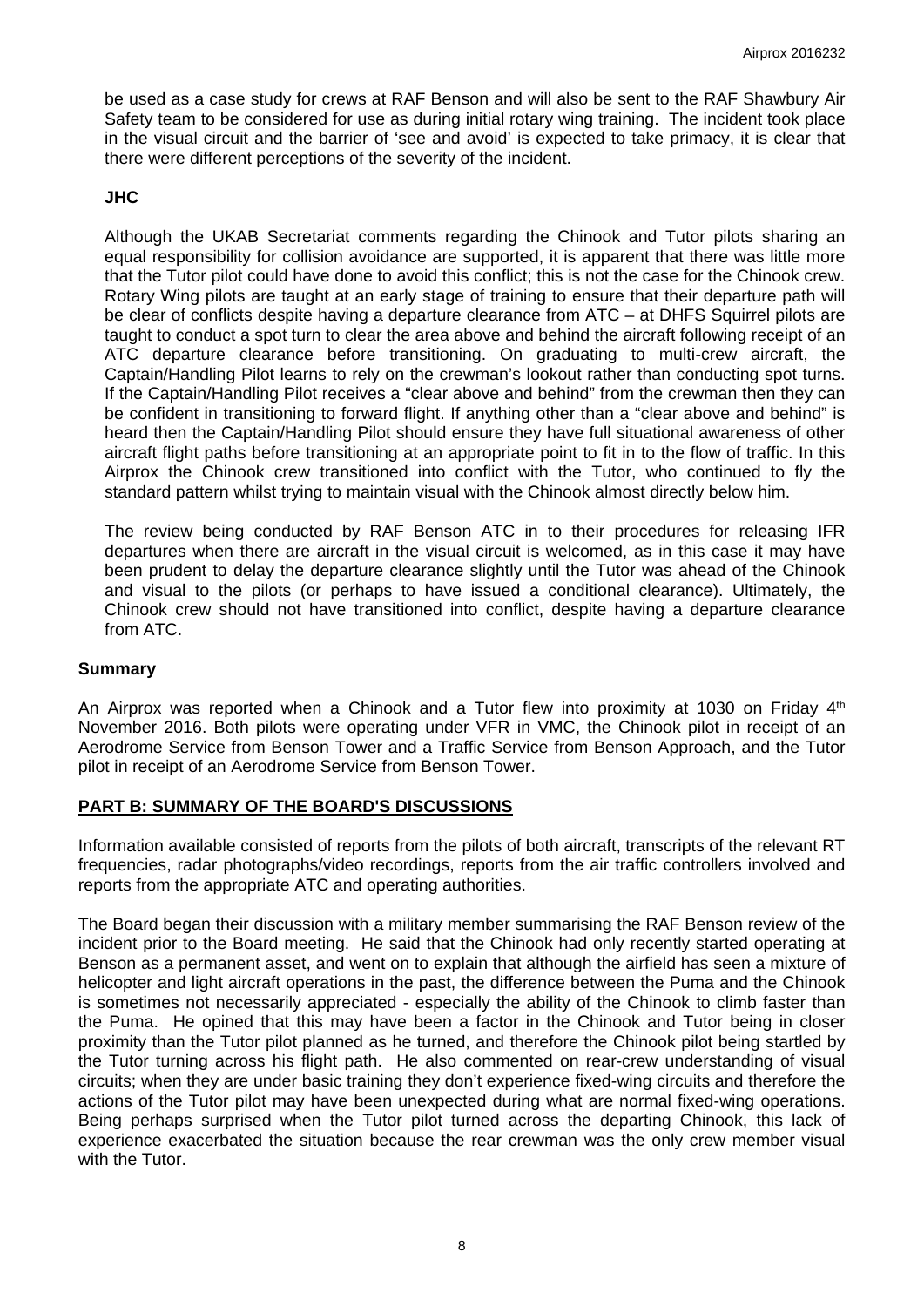The Board then looked at the actions of Air Traffic Control. Members acknowledged that the visual circuit was busy and that the controllers had created a gap in the circuit flow to allow the Chinook to depart. Having done this, members wondered why the controllers had then released the Chinook when the Tutor was in such proximity as it went around from the glide approach. Some controller members opined that a controller's only responsibility was to ensure that the runway was clear before releasing aircraft, and that the departing aircraft must maintain their own separation from circuit traffic. In essence, their view was that the release of the Chinook had only been an invitation for the Chinook pilot to depart, not a guarantee that there would be no conflicting traffic to affect. Taking a contrary view, other members felt that this was not the case and that controllers must ensure that an aircraft's initial departure route is clear so that they can safely depart during a time of high cockpit workload, especially because the Chinook crew were simulating an IF departure. The Board agreed that, notwithstanding the fact that pilots share an equal responsibility for collision avoidance, controllers also have a duty of care to ensure that they do not release aircraft to depart unless they can safely climb on their requested profile; given the intentions of both the Tutor and the Chinook pilots, the prospect for the aircrafts' flight paths to cross was highly likely, and so members felt that the controllers should not have given the Chinook a release clearance.

The Board then turned to the actions of the Chinook pilot. They agreed that, regardless of the rear crewman accepting responsibility for the visual acquisition and tracking of the Tutor, the Chinook pilot would have been better served by delaying his departure until he could see the Tutor. Accepting that under IFR conditions and departing on a SID there would be a degree of urgency to contact Approach, some members wondered why the Chinook pilot had changed frequency so quickly before leaving the circuit pattern. This had effectively reduced his ability to hear any traffic information from the tower controller or other circuit traffic, thereby removing this means of increasing his situational awareness. The Board opined that it would have been safer for this frequency change to have been delayed until the aircraft was safely airborne and had departed the environs of the visual circuit.

For his part, the Board noted that the Tutor pilot was visual with the Chinook prior to turning across the runway from the deadside. Knowing that the Chinook was departing IFR on a SID as he commenced his go-around, members opined that the Tutor pilot would have been better served by either turning downwind early behind the Chinook as it lifted, delaying his turn until he could see the Chinook was well above his level as it climbed out, or repositioning from deadside to rejoin the circuit. Turning across the Chinook's path had resulted in him suddenly appearing in the Chinook pilot's line of sight and likely startling the Chinook pilot who then made an avoiding action turn.

The Board then looked at the safety barriers that were relevant to this Airprox and decided that the following were the key factors:

- **Airspace Design and Procedures** was assessed as being **partially effective** because current procedures allowed the Chinook pilot to change to the Approach frequency whilst effectively still part of the visual circuit; this serves not only to limit the Chinook pilots awareness of circuit traffic but also prevents any instructions the tower controller may need to convey at the early stage of flight within the visual circuit.
- **ATC Conflict Detection and Resolution** was considered **ineffective** because the tower controller released the Chinook with the Tutor in close proximity and, although the Supervisor noticed the proximity of the Tutor and Chinook to each other, the controller did not detect the confliction early enough to carry out sufficient control to prevent the situation from occurring.
- **Situational Awareness** was assessed as being **partially effective** because although all the aircraft were initially on the same frequency, the Chinook pilot's SA was reduced when he changed frequency with only a generic and arguably misinformed awareness of the other aircraft's position from the No2 crewman.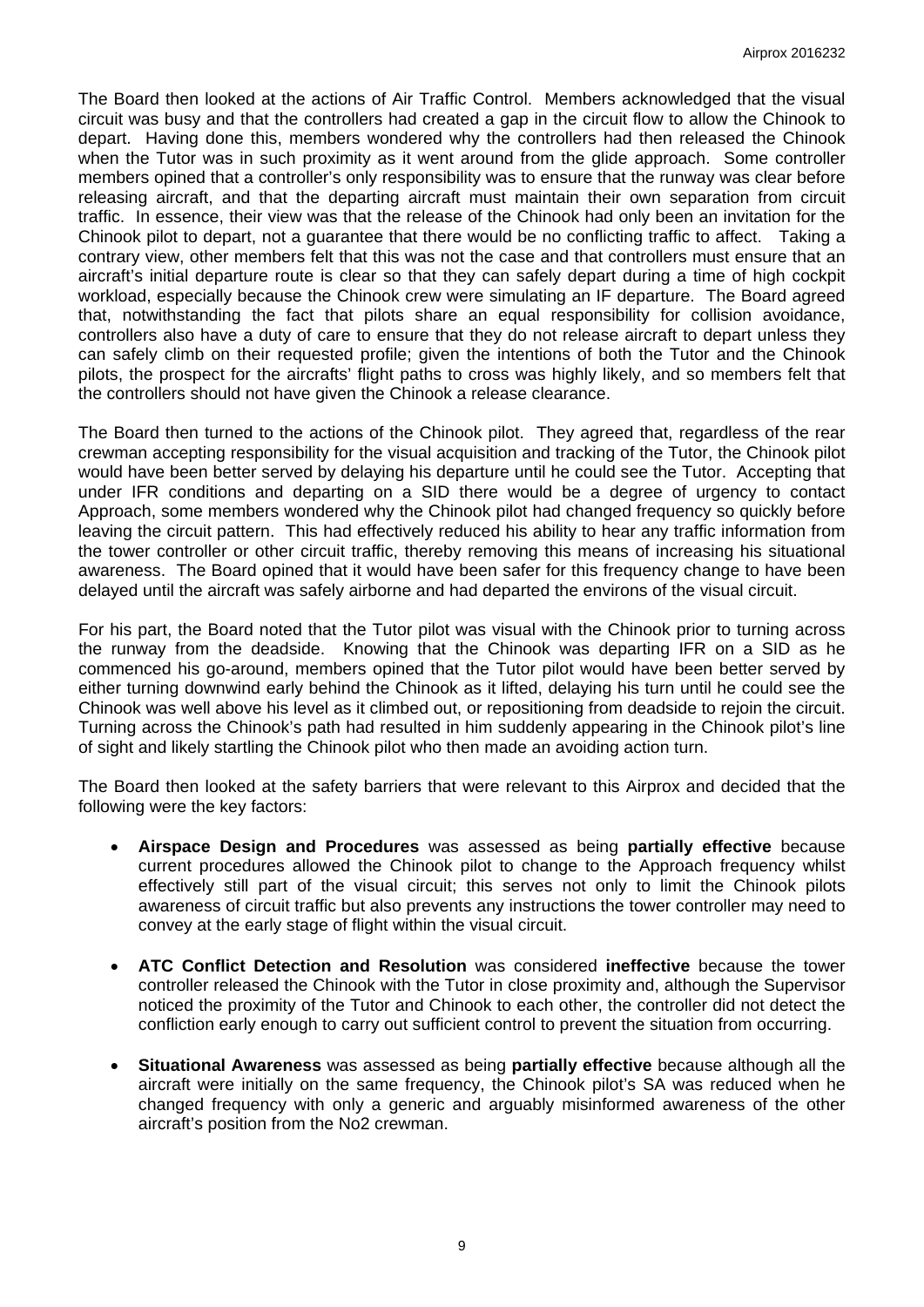• **See and Avoid** was assessed as being **partially effective** because: a) the Chinook pilot was initially not visual with the Tutor and was relying on the No2 crewman to maintain visual contact and update him; b) the No2 crewman may have misinterpreted the Tutor's flightpath; c) when the Chinook pilot gained visual contact with the Tutor he considered that he needed to carry out emergency avoiding action to maintain separation; and d) the Tutor pilot was initially visual with the Chinook, lost contact as he passed by, and then only became visual again just before he turned downwind.

The Board then debated the cause of the incident at much length. Some members opined that the Chinook had been released into conflict with the Tutor; whilst others pointed out that, it was the Chinook pilot's responsibility to ensure that he did not fly into conflict with the Tutor. Others opined that the Tutor pilot had flown into conflict by turning across the Chinook's path as it departed. It was clear to the Board that all of the parties involved could have done better, and that this incident rather highlighted the risks of operating in uncontrolled military circuits where the pilots had ultimate responsibility for their sequencing and separation. Recognising that in accordance with military Air Traffic regulations the Chinook and Tutor pilots were responsible for ensuring they remained separated from each other, but also acknowledging the duty that the controllers had in ensuring a safe release path, the Board decided that the incident could not be attributed to any specific action and that it was therefore probably best described as a conflict in the visual circuit. In order to capture the related actions, the Board agreed that contributory factors were: the Tutor pilot turning across the departing Chinook's track; ATC releasing the Chinook with the Tutor in close proximity; and the Chinook not integrating with the Tutor in the visual circuit. Turning to the risk, the Board agreed that although safety had been degraded, there had not been a risk of collision because the Tutor pilot had been visual with the Chinook, as he had turned across its path. Therefore, the Board assessed the risk as Category C.

# **PART C: ASSESSMENT OF CAUSE AND RISK**

Cause: A conflict in the visual circuit.

#### Contributory Factor(s):

- 1. The Tutor pilot turned across the departing Chinook's track.
- 2. ATC released the Chinook with the Tutor in close proximity.
- 3. The Chinook crew did not integrate with the Tutor in the visual circuit.
- Degree of Risk: C.

#### Barrier Assessment<sup>3</sup>:

Modern safety management processes employ the concept of safety barriers that prevent contributory factors or human errors from developing into accidents. Based on work by EASA, CAA, MAA and UKAB, the following table depicts the barriers associated with preventing mid-air-collisions. The length of each bar represents the barrier's weighting or importance (out of a total of 100%) for the type of airspace in which the Airprox occurred (i.e. Controlled Airspace or Uncontrolled Airspace).<sup>[4](#page-9-1)</sup> The colour of each bar represents the Board's assessment of the effectiveness of the associated barrier in this incident (either Fully Effective, Partially Effective, Ineffective, or Unassessable/Absent). The chart thus illustrates which barriers were effective and how important they were in contributing to collision avoidance in this incident.

<span id="page-9-0"></span> $\overline{a}$ <sup>3</sup> The UK Airprox Board scheme for assessing the Availability, Functionality and Effectiveness of safety barriers can be found on the [UKAB Website](http://www.airproxboard.org.uk/Learn-more/Airprox-Barrier-Assessment/)

<span id="page-9-1"></span><sup>4</sup> Barrier weighting is subjective and is based on the judgement of a subject matter expert panel of aviators and air traffic controllers who conducted a workshop for the UKAB and CAA on barrier weighting in each designation of airspace.